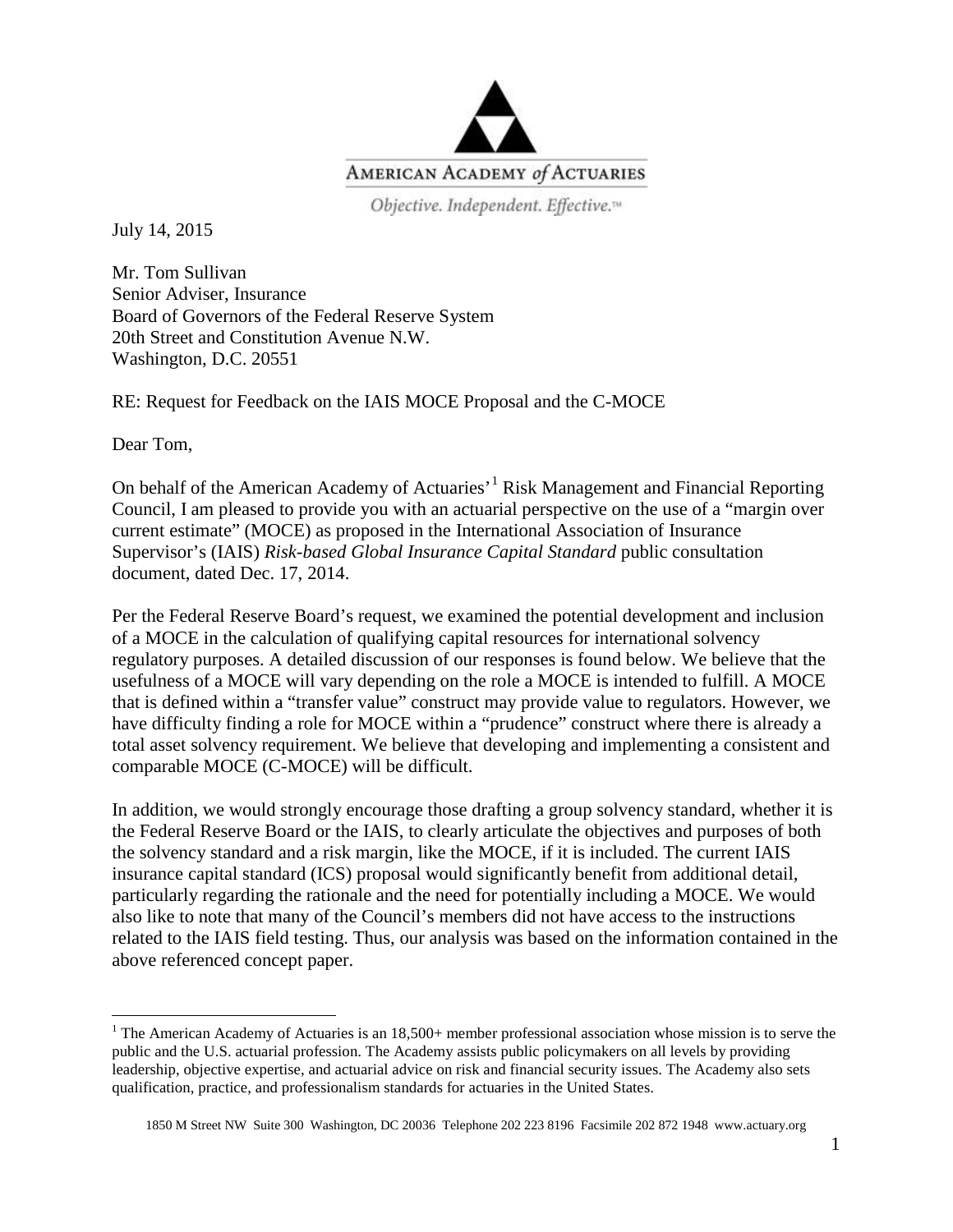#### **Background**

The IAIS's Insurance Core Principle (ICP) 14 on Valuation addresses MOCE in detail. According to ICP 14.7, the MOCE is the difference between the valuation of technical provisions and the current estimate (CE). ICP 14.9 states the MOCE "reflects the inherent uncertainty related to all relevant future cash flows that arise in fulfilling insurance obligations over the full time horizon thereof."

While the ICPs embrace the concept of a MOCE, they indicate that it is not always necessary for the MOCE to be separately identified and reported. For example, ICP 14.7.7 states:

"[I]t may not be necessary, in practice, to determine the current estimate and the MOCE separately. The solvency regime should require any method by which technical provisions are valued to be such that the value includes an explicit or implicit margin over the current estimate. For example, a reliable market valuation by reference to a sufficiently deep and liquid market may be expected automatically to include a MOCE."

In addition, ICP 14.3.10 states:

"The supervisor should evaluate the extent to which the time value and risk adjustments add decision useful information. Where this is not the case, the disclosure requirements may be relied upon. For liabilities subject to significant litigation uncertainty, it may not be appropriate to include estimates of time value and risk in the reported liability, due to the unreliability of such adjustments."

For purposes of the following discussion, however, we assume that the issue of whether to include a MOCE *at all* remains open for debate. While the ICPs generally embrace a MOCE, the underlying rationale for MOCE has engendered considerable deliberation. As discussed above, the IAIS's stated purpose of MOCE is that it "reflects the inherent uncertainty" of the cash flows, which, for the purposes of ICS, includes two major valuation proposals: "transfer value" and "prudential."

#### *Transfer Value*

With "transfer value," the MOCE represents the additional compensation that a market participant requires to assume insurance obligations. To the extent the transfer value is utilized, it becomes available capital only as the indicated MOCE declines.

Several members of the Council believe that under certain conditions the measurement objective of the transfer value proposal for the MOCE could have a role in solvency regulation, particularly for long-duration contracts such as life and disability insurance, annuities, and pensions. Those conditions include where transfer is a valid option and a sufficiently robust market for such transfers exists.

Nevertheless, there is a large part of the insurance business where these conditions do not exist, either due to regulatory restrictions on such a transfer or measurement uncertainty, which could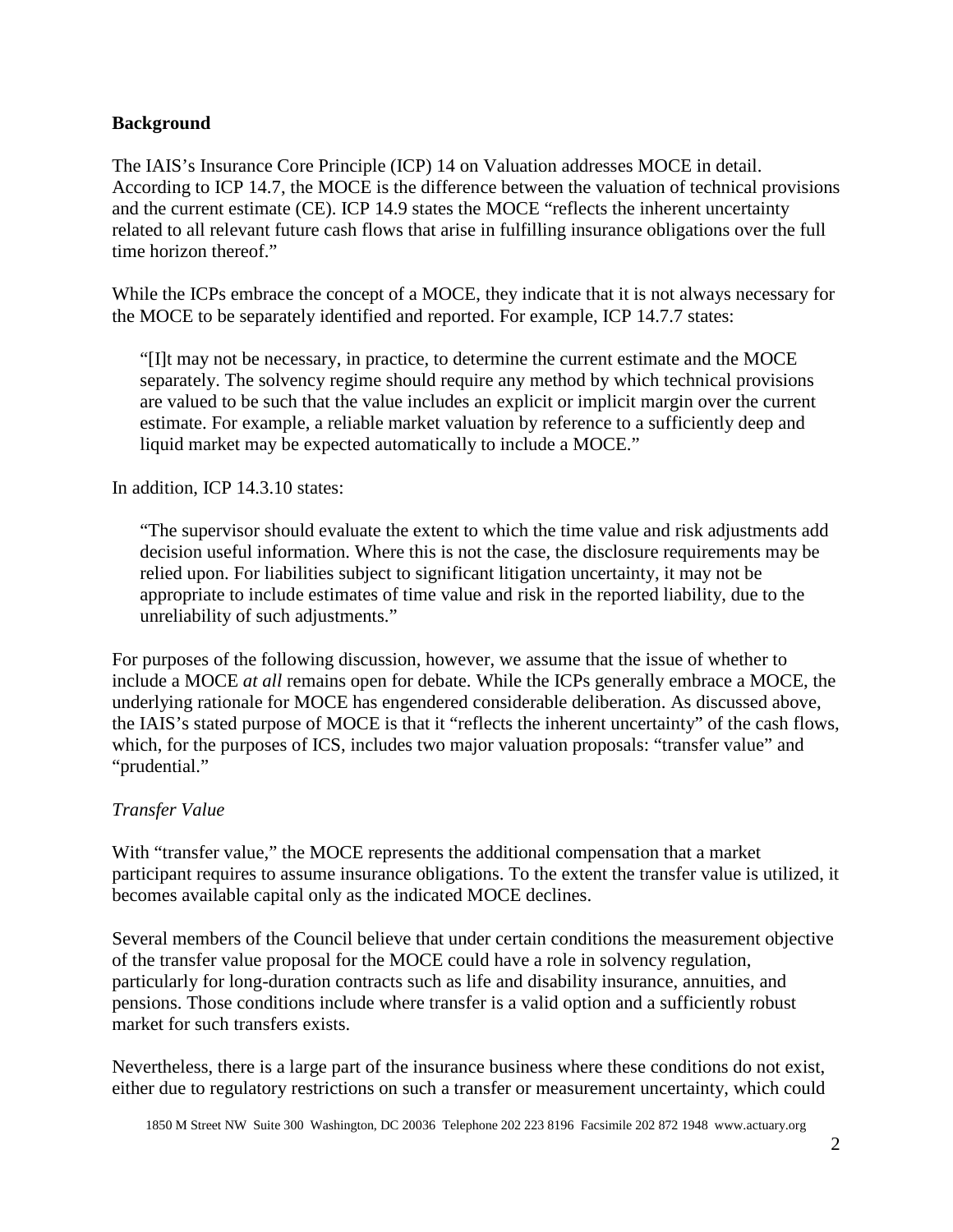make the addition of a MOCE for capital standards speculative. This is the case for most, if not all, short-duration contracts.

### *Prudence*

Under the "prudence" concept, the MOCE is an adjustment to the liability value such that an entity can continue operating at a particular confidence interval or a margin that does not allow profits to be recognized at issue. However, we are concerned that prudence is already covered within the total asset requirement, which would make the MOCE redundant and irrelevant.

### **Pros and Cons of C-MOCE**

During our review of the pros and cons of a C-MOCE, we determined that it is difficult to separate the pros and cons of a C-MOCE from that of a more general approach to a MOCE. Therefore, our comments speak both to the use of the C-MOCE, as well as a general approach to a MOCE. Our comments are limited to the use of a MOCE for ICS purposes. There are additional considerations such as policyholder dividend determination that could also be taken in to consideration if the MOCE were being discussed in the context of a complete accounting system such as U.S. statutory requirements or generally accepted accounting principles (GAAP).

#### *Pros*

For both a domestic or international capital standard, the inclusion of a MOCE is consistent with most major existing insurance accounting frameworks. The International Financial Reporting Standards proposals for insurance accounting, U.S. GAAP, U.S. statutory requirements, and European Solvency II, all—at least implicitly—include some form of MOCE.

In market-consistent reporting frameworks, the MOCE is typically viewed as an inherent part of the liability. A transfer value concept is typically employed in such situations, with the MOCE representing the additional compensation in excess of current best estimates required by a market participant to assume uncertain insurance obligations. Furthermore, when a liability is measured at reported market prices, the MOCE is included in the market price and it could be difficult to separate the MOCE from the CE.

### *Cons*

A MOCE involves an attempt to measure the uncertainty around an uncertain obligation, which is inherently challenging. If the "cost of capital" approach is used, it requires a projection of future capital requirements, which requires a settled and consistent economic (or required) capital framework. If the capital requirements are not "consistent and comparable" then a MOCE is unlikely to be "consistent and comparable."

1850 M Street NW Suite 300 Washington, DC 20036 Telephone 202 223 8196 Facsimile 202 872 1948 www.actuary.org A MOCE is added to an estimate of the conceptual mean of the distribution, per the IAIS definition of CE. Utilizing a confidence interval for the MOCE valuation approach, such as Value at Risk (VaR) or conditional tail expectation (CTE), requires probability distributions of future benefits to be estimated. If the first moment of the distribution (the mean value) is highly uncertain or cannot be reliably estimated, then higher moments used in developing risk margins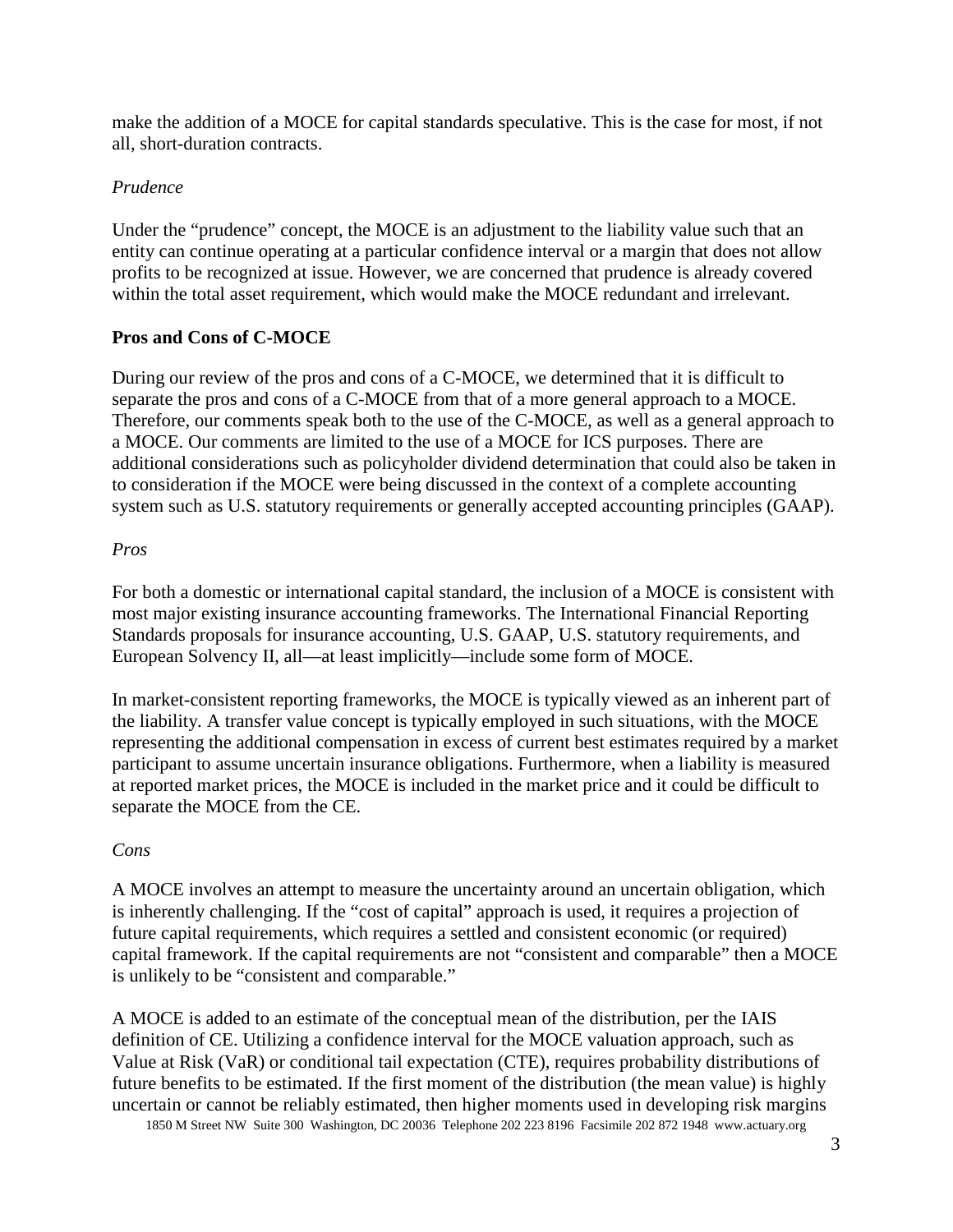or MOCEs will have even greater uncertainty, which can be particularly high for insurance liabilities that have a high risk of litigation or wide distributions.

In addition, a MOCE cannot be observed, except with regard to the policy reserves on the date the contract is first sold when, by definition, it is set to eliminate or limit any gain on issue, i.e., an "entry" value or, in effect, a transfer value. Such a value may provide market-based information about the price required to clear the market for a product with uncertain cash flows. This informational value decays over time, making it difficult to have accurate information for comparability and consistency purposes over time. There is no such "entry" value with regard to claim liabilities.

Furthermore, the MOCE cannot be retrospectively validated; hence companies may derive a range of values that is significantly wide. Therefore, a C-MOCE could be difficult to achieve.

For solvency purposes, the minimum amount of assets needed to cover liabilities may be defined by the reserves plus required capital. Under this construct, the MOCE represents an artificial and potentially unnecessary division between liabilities and capital requirements. Therefore, it may be more expedient to focus solely on consistency and comparability of total asset requirements rather than both capital requirements and MOCE.

## **BCR MOCE**

We note that there may be implications of continuing with the MOCE approach used in the IAIS's basic capital requirement (BCR), which provides two approaches for the valuation of liabilities.

The BCR defined the MOCE for life insurance policy reserves as the difference between existing reporting requirements and the CE. For the claims reserves for non-life business, the MOCE is defined as the difference between undiscounted and discounted liabilities. Continuing with the BCR's MOCE approach—and adding such MOCE to the CE—would therefore reproduce the reported liabilities.<sup>[2](#page-3-0)</sup> Doing so would put the emphasis directly on the reported amount, independent of the CE.

The BCR's MOCE approach could increase the ability of supervisors to rely on currently produced and audited information. For life business, the BCR defines the MOCE as the difference between the reserve reported in the audited financials and the best-estimate reserve. Because the BCR for life products is related to the audited financials, it allows reliance on the audited information. In addition, using undiscounted claim liabilities for non-life products has been supported by the Academy's Solvency Committee in its comments to the IAIS on the ICS consultation draft.<sup>[3](#page-3-1)</sup> The Committee supported this because the undiscounted claims estimates are readily available in many existing financial reporting systems, mitigating concerns related to the practicality or expense resulting from a new valuation approach.

<span id="page-3-1"></span><span id="page-3-0"></span> $2^2$  Certain health products, particularly long-term care insurance and individual disability income, have liabilities that are more like life liabilities. Not all of the splits between life and non-life are absolute for <sup>3</sup> [http://actuary.org/files/Solvency\\_Committee\\_ICS\\_Consultation\\_Response\\_Final\\_020615\\_0.pdf](http://actuary.org/files/Solvency_Committee_ICS_Consultation_Response_Final_020615_0.pdf)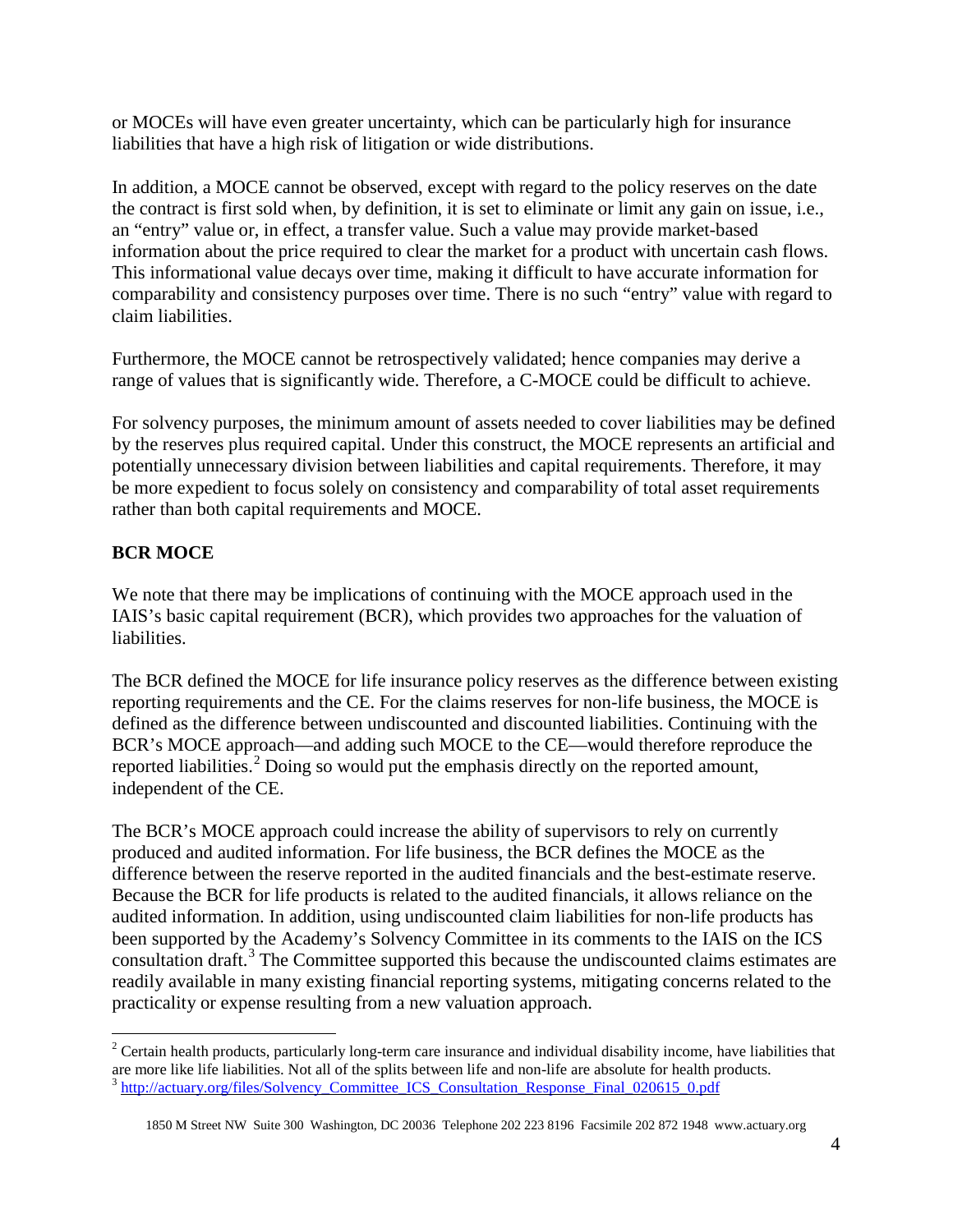#### **Differences in a C-MOCE Across Jurisdictions**

Although the Federal Reserve Board has only asked for feedback on the differences in a C-MOCE across jurisdictions, we believe there could be differences both within a single jurisdiction and across multiple jurisdictions.

#### *Single Jurisdiction*

There are likely to be material differences in a C-MOCE among companies within the same jurisdiction due to company-by-company differences, particularly with respect to underwriting, target markets, product, claim handling, reinsurance, valuation and administration systems, and reserving philosophies, etc.

For non-life coverages within a single jurisdiction, there are currently differences in undiscounted claims estimate reliability from one insurer to another. The undiscounted claims estimate reliability can be evaluated through a runoff disclosure of how those estimates change over time for a given cohort of claims liabilities. These runoff disclosures are utilized in the required capital formula for U.S. property and casualty risk-based capital. Central estimates of liabilities are frequently calculated by averaging values developed with different methods. Adding risk adjustments to values developed with different methods could make it difficult to produce MOCE estimates that are comparable. Addressing the lack of comparable central estimates may be a higher priority than addressing the issue of a comparable MOCE.

### *Across Multiple Jurisdictions*

Differences in contract features and environment—including regulatory frameworks—between countries can make seemingly similar coverages different in their risk characteristics. For example, auto coverage in the United States and Mexico might seem similar, but the claim risk is significantly different between the two countries due to their legal systems and health care systems. Therefore, achieving comparable MOCE estimates among the participating jurisdictions will likely be difficult.

The varied assumptions about long-term basic risk parameters between companies and jurisdictions, as well as the likelihood of adverse deviation from those assumptions, may also result in differences. For example, mortality experience used to set assumptions in a large economy may be significantly more reliable than for a smaller, less economically developed country. The assumptions would necessitate a larger MOCE for the smaller economy.

### **GAAP+ Versus MAV C-MOCE**

We believe that there are potential differences in the use of a C-MOCE under the two proposed valuation approaches of the ICS: GAAP + adjustments and market-adjusted valuation (MAV) for life or long-duration products.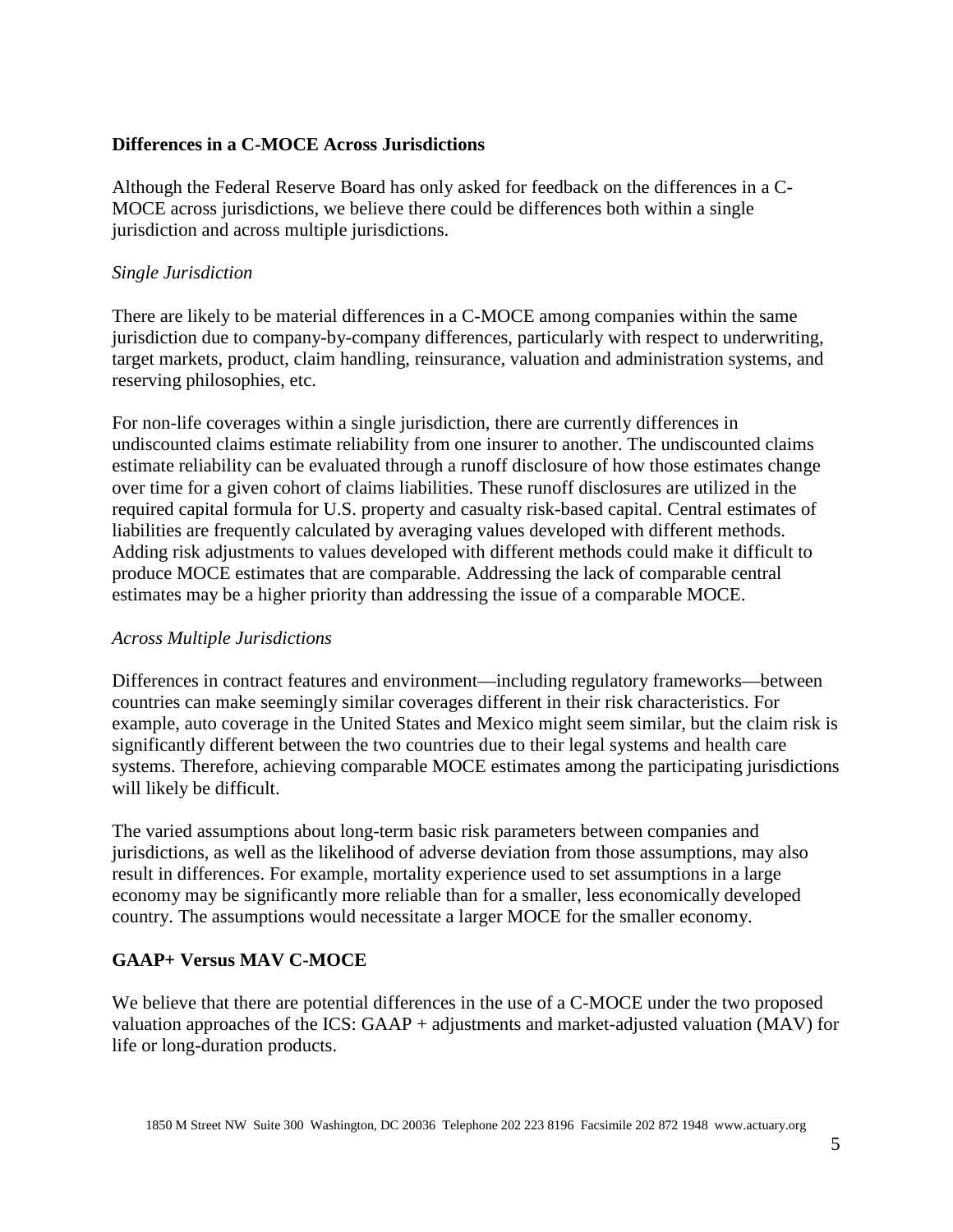As discussed above, the market-consistent valuation approach, which is related to MAV, typically includes a MOCE or a "risk margin" in order to reflect the risk assessment of market participants. In theory, a market-adjusted CE can reflect capital market pricing of capital market risks, leaving only insurance risks to be included in the C-MOCE. To the extent financial and insurance risks either offset or magnify each other, the effect would be captured in the C-MOCE.

A GAAP+ approach would vary between fair value liabilities and other GAAP valuation approaches. A fair value liability is consistent with transfer value measurements. Thus, a transfer value C-MOCE would equal the excess of the GAAP liability over a CE. A prudent C-MOCE would resemble the market-adjusted valuation approach after removing explicit margins from the liability. Otherwise, GAAP+ would likely require removal of the BCR MOCE (defined earlier) from the GAAP liability before adding a C-MOCE. GAAP+ would thus require C-MOCE to reflect both capital markets and insurance risk. In many situations, the assumptions used to measure CE will be different from those used in calculating the GAAP liability. However, it is unlikely that property and casualty insurers would see much difference between these two bases, given the adjustments needed to be made to U.S. GAAP to meet the GAAP+ or MAV approaches.

# **Capital Treatment**

We believe that, for the purposes of ICS, the MOCE should be treated as Tier 1 capital as it is in the BCR. Our understanding is that Tier 1 capital is defined as capital that is readily available in the event of insolvency. Therefore, the assets backing the MOCE would have the same availability as those backing the liabilities themselves and would be considered Tier 1.

Additionally, if the Federal Reserve Board recommends changes to the MOCE approach used in the BCR to a more standardized approach, we are uncertain as to what calculations might be appropriate for life and non-life products.

For example, a fixed percentage for life products could be derived for each jurisdiction to recognize the risk of interest rate movements; however, this percentage would be a very rough approximation given the different risks that various policies have. Furthermore, it would vary substantially between jurisdictions. Even if there were a common definition (e.g., the 95th percentile), it is likely that there would be a lack of consistency in how various insurers calculate that risk.

For non-life products, there is little consistency in the risk margin used for claim liabilities in jurisdictions that require a risk margin, even when the measurement objective is clear. Therefore, we believe that the MOCE must be set equal to the amount of the discount on the undiscounted central estimate for non-life products, similar to what is already done for BCR.

#### **Impacts on U.S. Insurers**

Adopting a C-MOCE in the United States may have a number of implications for domestic insurers: